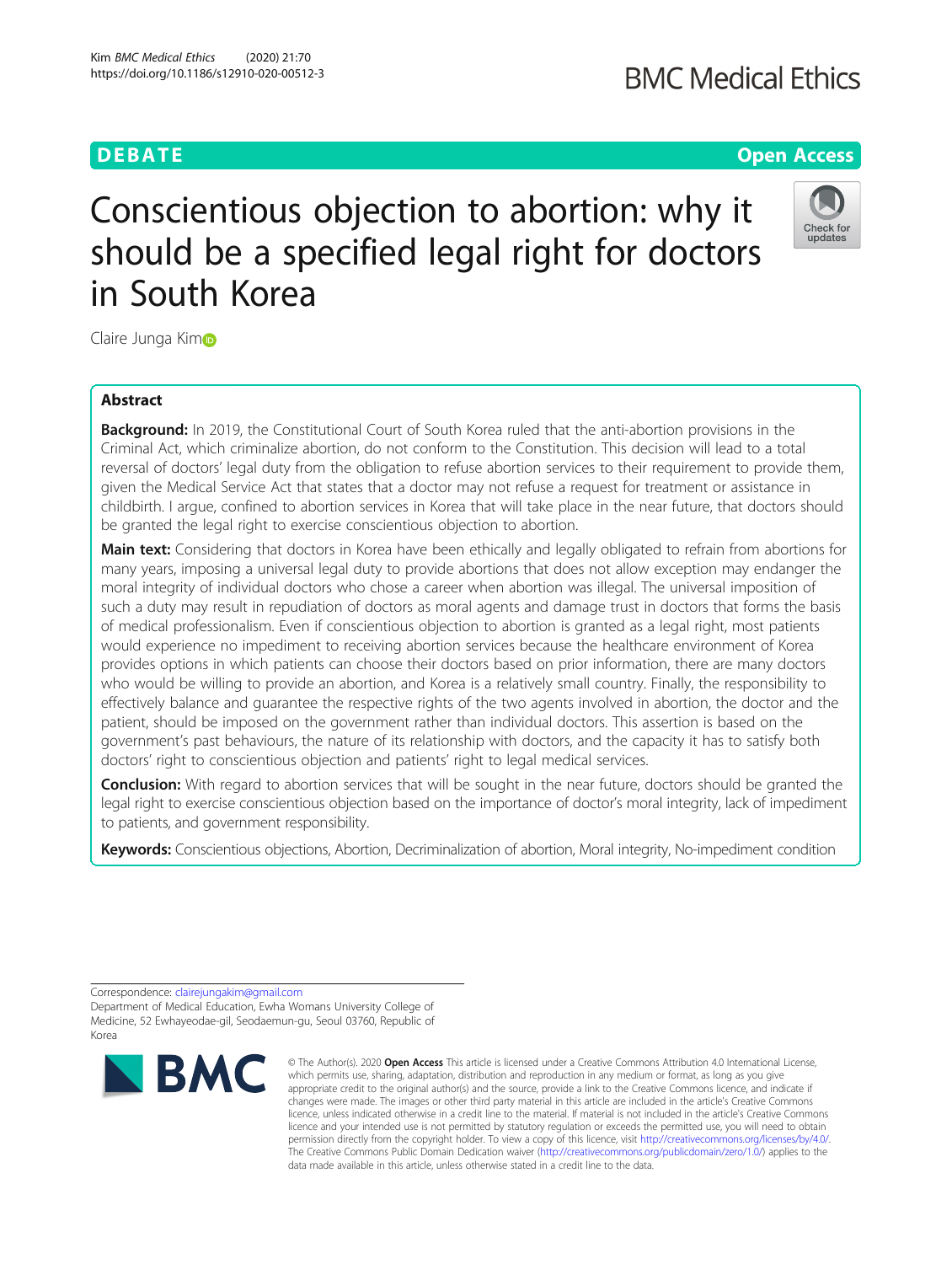# Background

In 2019, the Constitutional Court of South Korea held that the country's anti-abortion provisions do not conform to the Constitution  $[1]$  $[1]$ . In Korea, having an abortion has been treated as a criminal offense [\[2](#page-8-0)], except for a few special cases [\[3](#page-8-0)]. Article 269 Paragraph 1 of the Criminal Act, namely the Self-Abortion Provision, penalizes a pregnant woman who procures her own abortion, and under Article 270 Paragraph 1 of the Criminal Act known as the Abortion by Doctor Provision, doctors can be punished for performing an abortion on a woman upon her request or consent [\[2](#page-8-0)]. A trial was held to review the constitutionality of these two provisions, resulting in a ruling that they did not conform to the Constitution [\[1](#page-8-0)]. This type of court decision allows the law to remain in effect until revised to avoid social confusion and the legal vacuum that can result from immediate invalidation of the law. The Constitutional Court ordered abolition of the anti-abortion provisions and their amendment by December 31,2020 [\[1](#page-8-0)].

This court decision is a complete reversal of the stance that South Korea's legal system has maintained thus far. Since its inception in 1953, the Criminal Act of Korea has criminalized abortion. Although the Mother and Child Health Act, which was legislated in 1973 as part of the anti-natalist policy designed to motivate economic development [[4\]](#page-8-0), allows a woman to terminate her pregnancy within 24 weeks of conception, it is only under following circumstances prescribed by the Act that abortion may be carried out: where her or her spouse suffers from any eugenic or genetic mental disability or physical disease prescribed by Presidential Decree; where her or her spouse suffers from any contagious disease prescribed by Presidential Decree; pregnancy from rape or quasi-rape; pregnancy from sexual relations between blood relatives or matrimonial relatives who are legally unable to marry; and where the maintenance of the pregnancy damages or is likely to damage the health of the mother due to health or medical issues [[3\]](#page-8-0). However, the act does not consider social and economic determinants of abortion or severe foetal medical conditions as permissible grounds for abortion, which has rendered the vast majority of abortions illegal. Furthermore, in 2012, the Constitutional Court upheld the anti-abortion provisions, acknowledging the right to life of a foetus and declaring that the right to life of a foetus takes precedence over a pregnant woman's freedom to choose abortion based on her right to self-determination [\[5](#page-8-0)]. Also, the court did not provide for differential protection of a foetus according to stage of growth, making it illegal to abort even an early-stage pregnancy [\[5](#page-8-0), [6](#page-8-0)].

However, in 2019, the Constitutional Court concluded that the anti-abortion provisions in the Criminal Act, both the Self-Abortion Provision and Abortion by Doctor Provision, violate the principle of proportionality as they overly infringe on a pregnant woman's right to self-determination. The court also decided that the value of life can vary depending on stage of foetal development; and that in consideration of this, there must be a balance between a foetus' right to life and a woman's right to self-determination. In addition, 22 weeks of gestation, at which stage a foetus is considered viable or able to survive on its own, was proposed as the point of pregnancy before which abortion is permitted. The court decided that abortion for social and economic reasons should be permitted as well [[1](#page-8-0)]. Therefore, the Criminal Act will be revised based on this decision, decriminalizing abortions which were previously treated as illegal.

With abortion decriminalized, pregnant women will be able to undergo an abortion and doctors will be placed in the position where they must perform an abortion. Thus far, doctors have not been required to carry out an abortion except under the particular circumstances enumerated in the Mother and Child Health Act, as they had legal obligations to equally protect the life of a pregnant woman and the life of a foetus. However, when abortion becomes a legal medical service based on the 2019 decision by the Constitutional Court and subsequent amendment of the Criminal Act, doctors will not only have a professional obligation, but also a legal duty to provide an abortion. Under Article 15 'Prohibition against Refusal to Provide Medical Examination or Treatment' of the Medical Service Act [[7](#page-8-0)], doctors are not allowed to reject a request for medical treatment, or assistance in childbirth without justifiable grounds. Here, "medical treatment, or assistance in childbirth" is a legal phrase that encompasses all medical services which can be rendered based on the capacity of the requested doctor, and this would also come to include the abortion service once legalized. Moreover, according to the authoritative interpretation  $[8]$  $[8]$ , "justifiable grounds" for rejection of medical service correspond to circumstances where rendering of medical service can do harm to the patient due to the absence of adequate facilities, physical illness of the requested doctor, and so on. However, objection on the grounds of conscience is not recognized as a ground for justification. Violation of Article 15 is punishable by imprisonment or a fine. Therefore, based on the Medical Service Act, a doctor's legal duty will be reversed from a duty not to perform an abortion to a duty to perform an abortion.

In South Korea, the concept of conscientious objection is almost non-existent in healthcare, or at least there has been no serious discussion of it. Conscientious objection has a long history in the West, dating back to the time of colonial militias, and has almost reached the status of a recognized right for individuals [[9\]](#page-8-0). In Western societies, a doctors' right to conscientious objection is often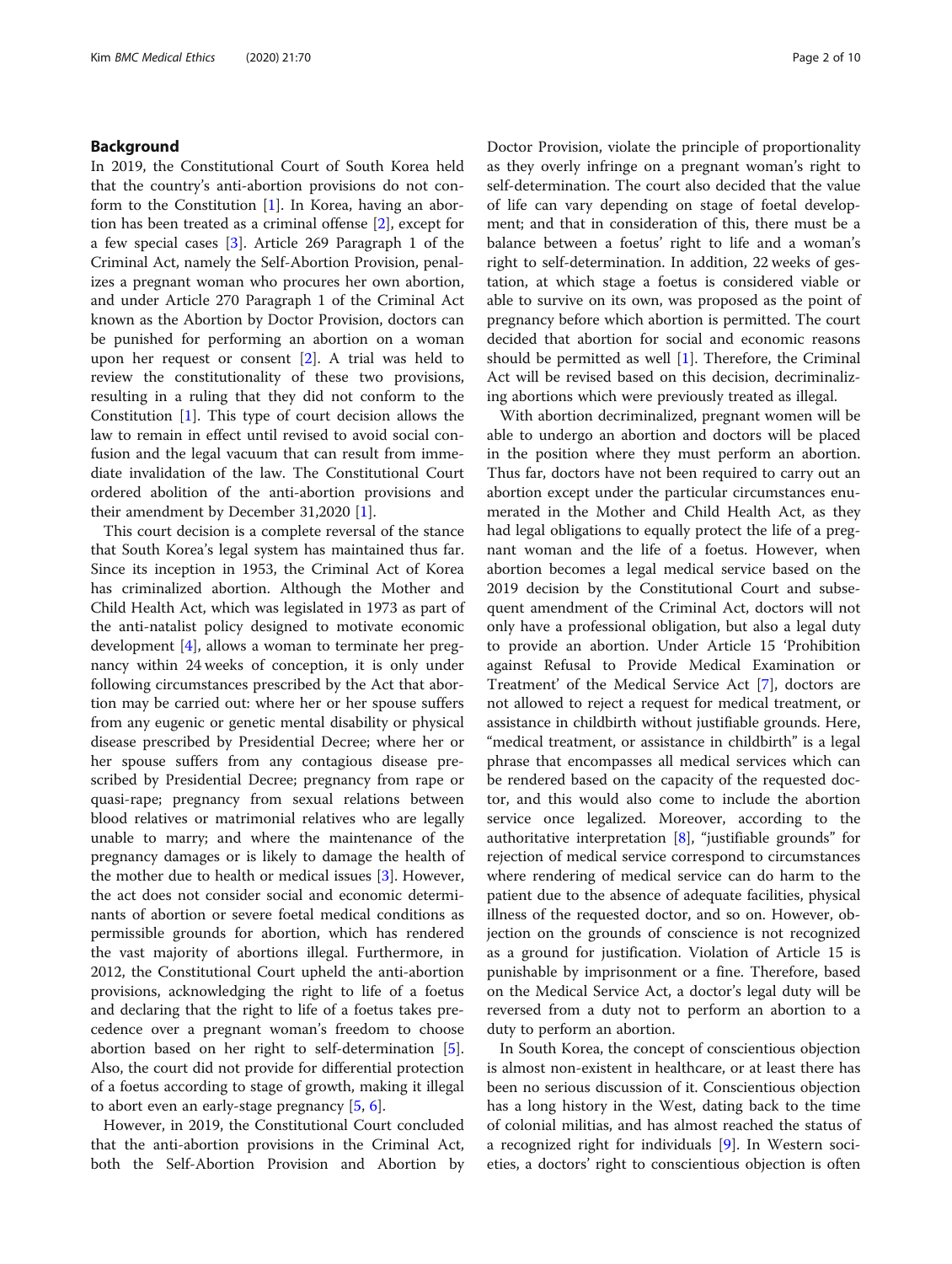protected by law as well [[9,](#page-8-0) [10\]](#page-8-0). However, in Korea, conscientious objection is barely recognized. To be clear, Article 6 of the Framework Act on Health and Medical Services stipulates that healthcare and medical practitioners have the right and duty to provide health and medical services based on their knowledge, experience, and conscience  $[11]$ . However, it does not specify to what extent doctors are allowed discretion in acting on their conscience nor is there any judicial precedent to clarify the matter [\[12](#page-8-0)]. Also, there has never been a case where conscientious objection regarding abortion or lifesustaining treatment by medical professionals was granted by law or professional guidelines.

Given that the concept of "conscience" lacks sufficient detail in the law, although mentioned in the Framework Act on Health and Medical Services, and that doctor's rejection of medical services in violation of Article 15 of the Medical Service Act can lead to a punishment of imprisonment or a fine, it would be rational for the doctors to believe that their right to conscientious objection is not being effectively guaranteed. A widespread perception in Korea is that, when a certain act is called for legally and ethically, it should be equally applied to every relevant person. The notion that when the belief of an individual conflicts with that of the majority, the former should also be respected as much as possible is quite novel to many people in Korea. This is evidenced by the fact that the Constitutional Court and the Supreme Court only recently ruled in favour of conscientious objection to military service [[13](#page-8-0), [14](#page-8-0)]. Thus, it is fair to say that, while the West is mainly concerned about conscience creep [\[15\]](#page-8-0) or conscience without consequence  $[16]$  $[16]$  $[16]$ , Korea is just beginning to acknowledge individual rights.

In this paper, I will not discuss the ethical status of abortion or conscientious objection in general. Of course, how much importance would we have to grant to the matter of doctors' conscience and one's moral judgement is indeed a bigger question that deserves our attention when examining the issues that this paper seeks to address. And there has been much debate across different countries over the topic of conscientious objection in many different areas not only against abortion  $[17-26]$  $[17-26]$  $[17-26]$  or, on the contrary, ban on abortion  $[27]$  $[27]$ , but also against emergency contraception [[17,](#page-8-0) [28](#page-8-0), [29](#page-8-0)], oral contraceptives [[17,](#page-8-0) [23\]](#page-8-0), and physician assisted suicide [[23](#page-8-0)–[26,](#page-8-0) [30](#page-8-0)]. However, as the goal of this paper lies in making a moral argument about conscientious objection building on from the assessment of the specific circumstances in Korea, covering all the relevant debates aforementioned was impossible due to the limits of space. In particular, an obligation that comprehensively bans doctors from rejecting patient's request for medical treatment exists in Korea, requiring that doctors render all medical treatments requested by patients, whether

emergency patient or not, unless there are justifiable clinical grounds. The obligation imposed on the doctors is accompanied by a penalty clause, which makes Korea's situation very different to that of other countries. Hence, this paper concentrates on the analysis of unique situation in Korea, arguing for the legal right to conscientious objection to abortion. Still, it is my hope that this paper which argue for the legal right to conscientious objection to abortion in Korea, would be relevant in covering many, if not all, major issues that arise in the discussion of conscientious objection.

I will confine the scope of the argument to legal regulations on abortions services that will be sought in the near future in South Korea. However, the right to reject abortion services requested by the patient on clinical grounds—the right that physician decline the requested abortion or the requested certain type of abortion method which is clinically counter indicated due to the expected side effects [[31](#page-8-0)–[35](#page-8-0)] and unfavourable risk and benefit ratio in each case—will not be covered in this paper. Refusing treatment requested from patients on clinical grounds is recognized as one of the justifiable grounds that exempt the physicians from legal punishment with regards to the Article 15 of Medical Service Act, 'Prohibition against Refusal to Provide Medical Examination or Treatment [[36\]](#page-8-0).' Therefore, this issue lacks urgency compared to the treatment refusal on conscientious grounds which is hardly recognized or discussed in both the academia and field of practice in Korea. Thus, narrowing the scope of discussion, I argue that a doctor in Korea should be given the legal right to refuse to provide abortion services based on his or her conscience. There are three reasons for this. First, forcing all involved medical professionals, specifically obstetricians who are capable of and have the resources to provide abortion services, to offer abortion services poses a moral and professional threat not only to individual practitioners who oppose abortion, but also to the entire medical profession. Second, recognizing the legal right to conscientious objection to abortion will not seriously infringe on patient rights to receive the desired treatment. Third, it is the responsibility of the government to guarantee protection of doctor and patient rights, not that of individual doctors.

## Main text

## Moral integrity

The importance of moral integrity for medical professionals, both individual medical professionals and the medical profession in a collective sense, justifies the granting of legal rights of conscientious objection to abortion to medical professionals in Korea. With regard to acts that are closely related to one's core ethical values such as abortion, exercise of conscience is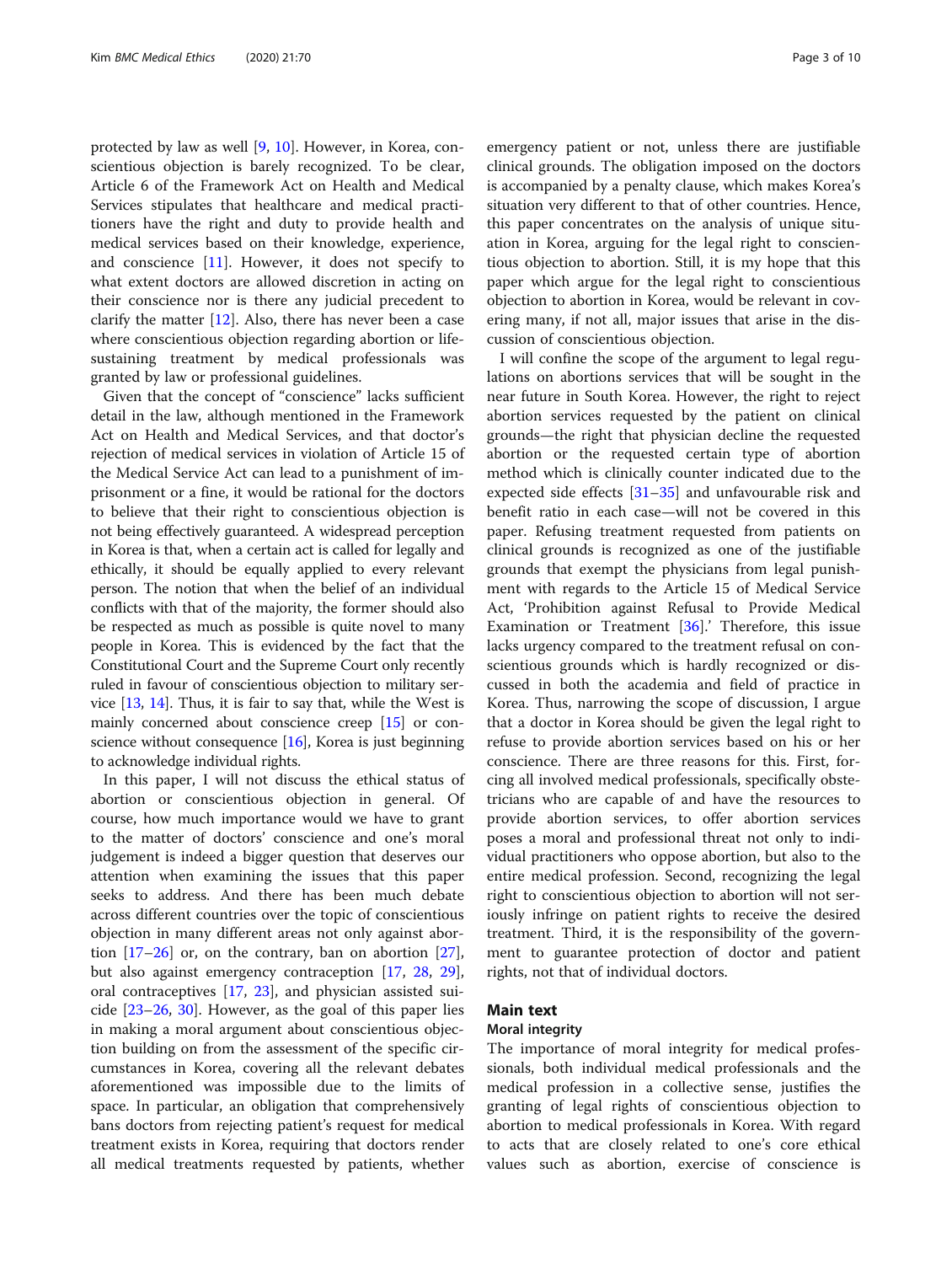indispensable for doctors to protect and maintain their moral integrity [\[37](#page-8-0)]. If a certain issue is grave enough to be linked to core ethical values, or to a deeply held conviction [\[38](#page-8-0)], then it is a matter of conscience. For instance, when life or death is at stake [\[26\]](#page-8-0), most people would consider the matter to be tied to their core values. In this regard, it is reasonable to say that, when confronted with the choice of whether to perform an action, for example, whether to participate in execution of the death penalty, many people are inclined to heed the voice of their conscience. No one would object to the statement that abortion is related to core ethical values, although there is a huge gap in views between those in favour and those against abortion. This is because abortion concerns both the life of a foetus potentially capable of becoming a person and the right to self-determination, which is one of the most fundamental ways for an individual to exercise one's personhood. The belief system of an individual can be likened to a house built on these core ethical values as pillars. If these values are broken, an individual's belief system may collapse.

If, when faced with a problem related to core ethical values, an individual is prevented from acting in accordance with his or her beliefs of what is right, that person is bound to feel 'guilt and shame, a sense of self-betrayal and personal disintegration, and loss of self-respect [\[39](#page-8-0)]'. If this negative experience occurs repeatedly, he or she could end up feeling like an insignificant part of a larger, irreformable structure or accepting the experience as an inevitable result of natural events, rather than viewing himself or herself as a moral agent.

The logic of associating an act that goes against one's conscience with the repudiation of agency implied in an actor's personhood also applies in Korea.. The Constitutional Court defines the conscience it seeks to protect as a 'strong and serious voice of mind that says in judging the right and wrong of a certain act, doing otherwise can result in a collapse of one's existential value as a person [[40\]](#page-9-0)'. Conscience, as seen from the Constitutional Court's definition, is extremely valuable as it is what allows an individual to recognize oneself as a moral agent. Therefore, it is of great benefit to allow doctors who believe that performing an abortion could disrupt the core ethical pillars upholding their belief system to exercise conscientious objection.

Among acts of conscience, conscientious objection arises when an act at issue arouses controversy, that is to say, when an act is of uncertain moral status [[38\]](#page-8-0) or triggers 'real debate' [[24](#page-8-0)] for and against it among members of society. Acts that everyone without doubt agrees as moral are not subject to conscientious objection. Refusing such an act is immoral and cannot be seen as being in accordance with conscience. Abortion, however, has been a subject of controversy for many years, and

this controversy is unlikely to die down, even with new embryological findings. It is conceivable that two different doctors who both seek to promote the good of a patient may have opposite ideas on their obligation in relation to abortion. In other words, while one doctor may think that it is his or her moral duty to perform an abortion procedure even when illegal [\[27\]](#page-8-0), the other may refuse to provide an abortion service even if it may result in imprisonment, based on the belief that protecting a potential human being is a moral duty. In this regard, a doctor's conscientious objection to abortion should be respected.

When discussing whether to grant doctors the right to exercise conscientious objection to abortion, it is important to consider that the doctors did not expect the specialty or work environment they chose would involve abortion. Some have argued that medical professionals need to accept the duties implied in their voluntary choices because they chose their profession or specialty freely [\[25](#page-8-0), [30](#page-8-0), [41\]](#page-9-0). Still, is it right to view the decision to become a doctor as blanket acceptance of the timetranscending obligation to provide all medical services that are recognized as legal at any point in time? What if duties regarding a certain task at the time when a profession or specialty was chosen and the newly imposed duties for the same task are exactly opposite?

As an example, consider a person currently practicing as an obstetrician. Reflect on the time when she was a medical student who wished to become an obstetrician out of a desire to help life come into the world. This student is concerned about the possibility of having to perform an abortion, which is against her core ethical values. Unsurprisingly, for this medical student, the illegal status of abortion at the time when she made the decision to become an obstetrician was of great importance. After all, those past circumstances led her to expect that she would be able to rightfully refuse a request by a patient for an illegal abortion service. It is with this expectation that she chose the path to become an obstetrician. Those doctors who made the decision to become an obstetrician during the time when abortion was a criminal offense should not be obligated to provide abortion services that were legalized later, at least not for the reason that it was their choice to become an obstetrician. Today, doctors in Korea are faced with the abruptly imposed obligation to provide abortion services. It is nonsensical to say to these doctors, 'The moment you chose to be an obstetrician, you also chose to accept the duty to provide abortion services, which were illegal at the point of your decision but have since been legalized.'

Dramatic changes in norms are expected to take place not only in the legal sphere, but also in the medical profession. Given the confusion these rapid changes will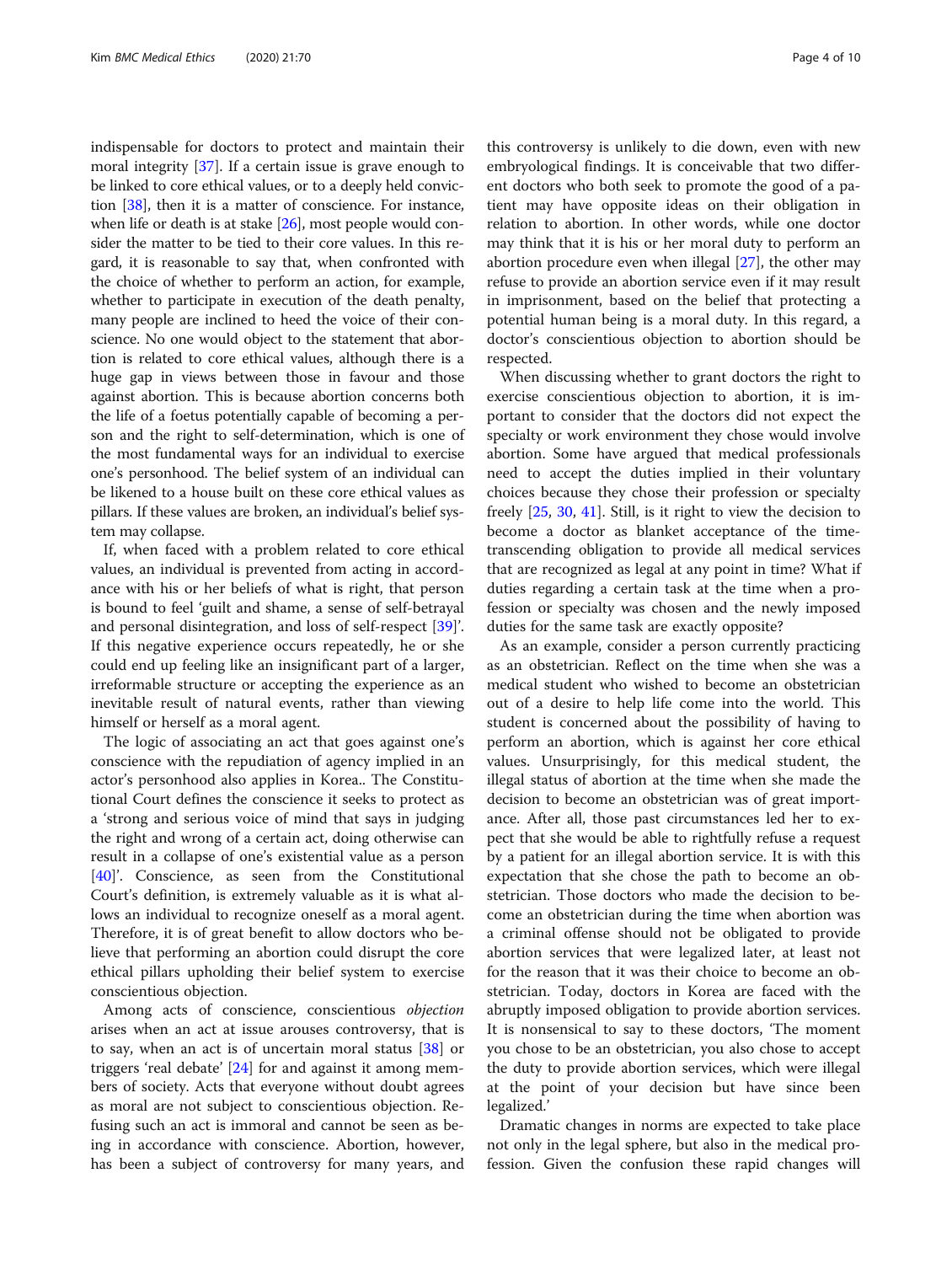bring about, conscientious objection can have a positive impact on medical professionalism. Many studies have focused on the negative impacts of conscientious objection on professional obligation [[21,](#page-8-0) [23,](#page-8-0) [25](#page-8-0), [30\]](#page-8-0). It is true that conscientious objection presents some danger to the fulfilment of professional obligation to provide the treatment that patients deserve. When it comes to abortion in Korea, however, because of the anti-abortion norms in the profession that have been maintained to date, allowing a few to exercise conscientious objection to providing abortion services can be of some help to medical professionalism. Paragraph 1 of Article 33 'Ethics Related to the Foetus' of the Korean Medical Association's Code of Medical Ethics states that 'doctors should do their best to preserve the life and promote the health of a foetus,' and the second paragraph of the same article stipulates that 'doctors should use prudence in performing an artificial termination of pregnancy even when it is medically appropriate and reasonable, and should pay special attention to the health of the mother and the right to life of the foetus  $[42]$  $[42]$ .' Considering this Article alone, professional norms do not even treat a pregnant woman's right to self-determination in abortion as ethically relevant. Furthermore, as indicated by the obligation to be prudent with respect to carrying out an abortion even under a medically appropriate situation, an anti-abortion stance with emphasis on the foetus' right to life is prevalent. In fact, in the previous version of the Code of Medical Ethics, such a stance was even more evident. Paragraph 2 of Article 15 'Protection of Foetus and Prohibition of Sex Discernment' stated that 'doctors shall not artificially terminate pregnancy for purposes other than those legally and medically recognized for protection of the life, health, and personhood of a foetus and a pregnant mother [[43](#page-9-0)].' Such Article shows that the medical professionalism demanded in the professional norm used to be a mere parroting of the demands made in the anti-abortion provisions in Criminal Act, without a further consideration or modification. In short, South Korea's professional medical norms to date have placed great emphasis on the professional duty not to carry out an abortion.

Wicclair says that conscientious objection deserves more far-reaching recognition if it heads in the same direction as professional norms [[37\]](#page-8-0). When many people judge a certain act or refrainment from an act to be in alignment with the core values of medicine, and such judgment is shared by the large majority of the members of the profession, the act or refrainment from the act may be elevated to a professional norm. When such elevation takes place, anyone who seriously intends to practice medical professionalism becomes more strongly motivated to carry out or refrain from the act. Moreover, one can often go so far as to integrate what is demanded by the professional norms with one's personal belief system, and finally internalize these norms. In other words, some medical professionals in Korea are likely to have already developed a conscience that equates objection to abortion as the duty of medical practitioners because of the medical training they received and their sincere aspirations for medical professionalism. Telling such a professional to 'just do your job [\[44](#page-9-0)]' can be considered an assault on him or her as an individual. Moreover, it can be considered a sign of disrespect for all medical professionals as they are not granted even minimum autonomy as professionals.

There is a fundamental reason why conscientious objection deserves support in terms of medical professionalism. Existence of a system that regards doctors' moral integrity so highly that it grants doctors even the right to exercise conscientious objection is evidence that doctors are considered moral agents. In fact, moral agency is a precondition for every adult-to-adult relationship in its true sense. Only in a relationship between moral agents can people truly have expectations of the other person and give praise or blame  $[45]$  $[45]$ . That is to say, awareness that a certain person is accountable for his or her act as a moral agent makes it possible for one to trust the moral agent and enter into a relationship. In this regard, moral integrity benefits not only the possessor, but also the people with whom the possessor interacts [[38](#page-8-0)].

As medicine is a moral enterprise and doctors have fiduciary duty, acknowledging doctors as a moral agent is all the more important  $[46]$  $[46]$ . If doctors consider themselves mere tools for policy or law, argue that they are neither willing nor able to make a judgment regarding the moral quality of the medical practice they perform, and eventually claim that they are not responsible for the medical practice they provided or did not provide and its consequences, is it possible to trust those doctors? Unless we fully rely on robot-doctors for every decision and action related to healing, the answer is no. There is no evidence that doctors who practice conscientious objection are more ethical than those who do not. However, when there is an abrupt change in legal obligations, a medical system that allows conscientious objection serves to reaffirm the role of doctors as professionals accountable for their medical practice, not ones who blindly follow laws and policies. This reaffirmation would strengthen trust, the cornerstone of the doctorpatient relationship.

Although it can be argued that a system that grants conscientious objection can have a positive impact on medical professionalism, conscientious objection poses an unavoidable threat to professional obligation to provide treatment for patients. In this light, I do not argue that moral integrity should always take precedence over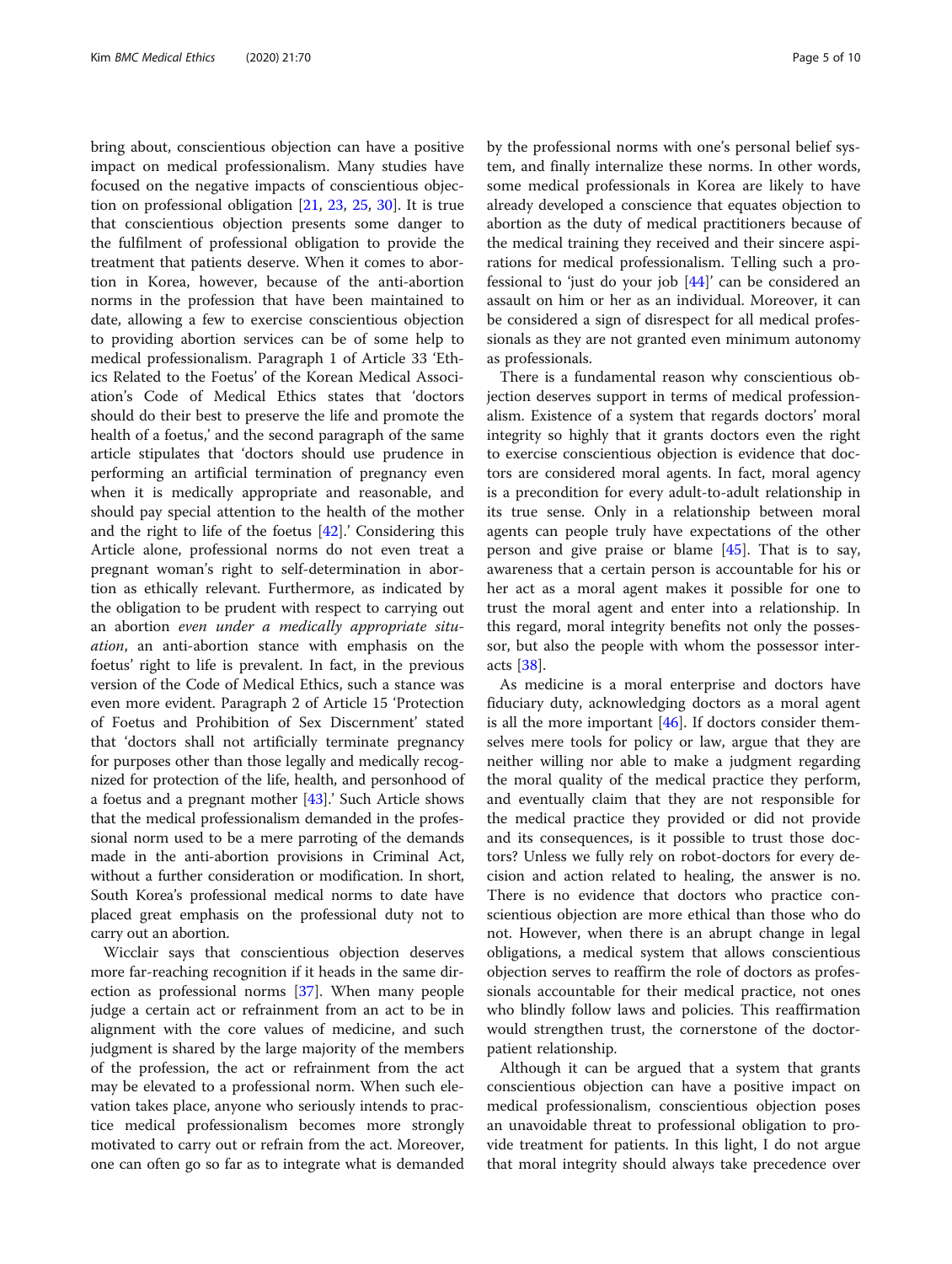professional obligation to provide treatment. Undeniably, medical professionals enjoyed privileges during the course of acquiring the knowledge to become a doctor, and such privileges generate a professional obligation to provide medical services to patients who need them [[46\]](#page-9-0). In this regard, it must be determined whether conscientious objection can be exercised in a manner compatible with professional obligation. If it can, then it can be justified; the positive impact of conscientious objection on professionalism discussed above provides additional justification. I will demonstrate in the following section that, considering the medical environment and the government's role, conscientious objection to abortion can be exercised in a manner compatible with professional obligation in Korea.

### No impediment condition

Conscientious objection inevitably causes some degree of harm to patients for the sake of doctor's liberty. Therefore, the amount of harm caused to patients needs to be measured before deciding to guarantee conscientious objection as a legal right. I accept Wicclair's compatibility thesis that, in a certain environment, conscientious objection is compatible with doctors' professional obligations [[47](#page-9-0), [48\]](#page-9-0). On the contrary, if a patient needs and deserves a certain medical service but is hindered from receiving it due to conscientious objection, then such objection is incompatible with fulfilment of professional obligation, and justification of conscientious objection weakens as much.

My aim in this section therefore, is not to determine whether conscientious objection is right or wrong per se, but whether conscientious objection, substantively, constitutes no impediment  $[49, 50]$  $[49, 50]$  $[49, 50]$  $[49, 50]$  $[49, 50]$  to patients who wish to receive abortion services in Korea's medical practice environment. In this regard, it is important to assess whether there is room in Korea's medical environment for medical professionals to fulfil their collective duty to provide treatment to patients while allowing some individual doctors to act according to their conscience. My answer to this question is yes, and the reasons are as follows.

First, patients in Korea have relatively great freedom to choose their doctors. There is no general physician system in Korea, and all medical institutions are accessible within the National Health Insurance system [\[51](#page-9-0)]. Furthermore, government organizations report specific information about the various medical institutions on their websites, such as antibiotic administration rate [[52\]](#page-9-0). This ensures that, even if conscientious objection is recognized as a legal right, a requirement to inform the government and patients of the intent to exercise this right will effectively guarantee patients adequate options. For instance, the government can gather information about the current status of medical institutions with regard to applications for conscientious objection to abortion and disclose this on their website or by mail. This will allow patients to find doctors who provide abortion services. Such prior information can be made available not only on government organizations' websites, but also on hospital websites, at hospital entrances, and so on. With these real options, there will be no impediment to accessing the abortion services that they need, want, and deserve. Patients will be able to effectively determine those doctors who do not provide treatment at the earliest possible stage before they enter into a doctor-patient relationship. Through this sorting process, they can avoid the feelings of rejection or moral criticism that may arise when they are refused treatment or are referred.

Second, there are unlikely to be many potential applicants who are willing to exercise conscientious objection to abortion, which buttresses the argument that adequate options will be available for patients. In Korea, debate over abortion has developed differently from that in the West. Attempts to inflict actual harm to the other side as well as the hatred that has infected the debate in the West are almost non-existent in Korea. In one empirical research study, Korean Evangelical Protestants and Roman Catholics reported more liberal views on abortion than those in the USA or Philippines [[53\]](#page-9-0). One can assume that the extent of polarization on this issue is much smaller in Korea. Of course, this is not to say that there has been no moral criticism of women who have had abortions. Obviously, the anti-abortion provisions and negative moral judgment of abortion have been used as mechanisms not only to condemn, but also to threaten to punish these individuals. Abortion, however, is considered a women's issue. Ironically, there has been little moral condemnation of doctors who perform abortions. Abortion has not been politicized until recently and has remained outside the public's attention [[54\]](#page-9-0). Furthermore, according to a recent study conducted by a government research institution, 21% of the respondent women reported having experienced an abortion [[55](#page-9-0)]. As demonstrated by this study, many doctors perform abortion procedures despite their illegal status, which makes it possible to anticipate that most doctors will provide abortion services when abortion becomes decriminalized.

Third, the geographic environment of South Korea is such that the vast majority of patients will be able to access abortion services. Korea is a relatively small country, with a territory of 100,378km<sup>2</sup>, and most of the population, especially women of childbearing age, live in urban areas where they have access to medical services. Lack of access to medical services due to geographical limitations is unlikely to be an issue in Korea, unlike in the Northern part of Canada [[19\]](#page-8-0). Granted, there is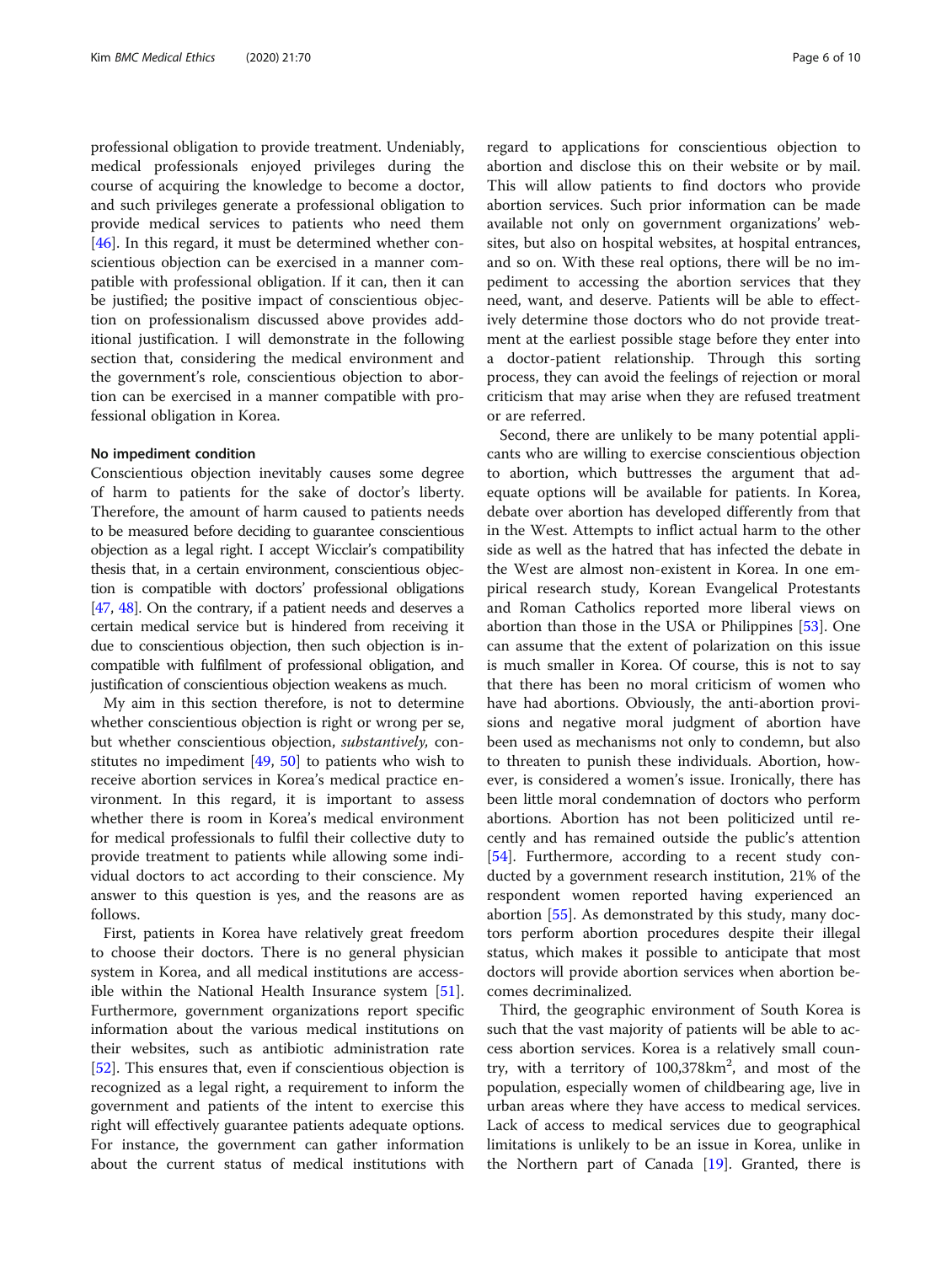regional disparity in access to medical services in Korea. In particular, immigrant women, a substantial proportion of whom reside in rural areas, are likely to experience difficulty accessing care due to two simultaneous impediments; relatively low geographic access to medical services is one, and the other is that they may lack understanding about what kind of medical services they can receive due to their unfamiliarity with the language and culture. This problem and how to address it will be discussed in 'Government's responsibilities,' in more detail. Generally, however, it is fair to say that Korea's relatively small land size and urbanized infrastructure will help ensure that conscientious objection does not result in significant infringement of a patient's right to abortion services.

### Government's responsibilities

With regard to abortion, the Korean government is responsible for protecting both doctors' legal right to exercise conscientious objection and patients' right to medical services that are guaranteed under the law. The issue of abortion is not something that can be resolved by placing the burden solely on the shoulders of the doctors by requiring uniform treatment with no discretionary power. The government is responsible for making sure that the freedom of doctors and that of patients are in balance and do not excessively infringe on each other. The government must review the actual accessibility of medical services if it is to grant conscientious objection, which is likely to provide an even better guarantee of patients' right to receive the treatment they deserve. All of these are government responsibilities. There are three reasons that the government should take on these responsibilities: the government's past indecisiveness, the nature of its relationship with doctors, and the capacity it has for satisfying both doctors' right to exercise conscientious objection and patients' right to receive legal medical services.

Until very recently, the government has used antiabortion provisions at its convenience. Anti-abortion provisions have remained in place since they were adopted in 1953. However, the Korean government has arbitrarily ignored or used these provisions for population control. In the 1960s and 1970s, during the early industrialization period when the government sought to reduce population size, it turned a blind eye to abortion or even encouraged it [[56\]](#page-9-0). It was under this very context that the Article 14 'Limited Permission for Induced Abortion Operations' of the Mother and Child Health Act was legislated [[4\]](#page-8-0). A very small number of people were indicted for abortion, indicating that it was in effect a dead letter [[54,](#page-9-0) [57](#page-9-0)]. As Korea's birth rate has recently fallen to the world's lowest [[58](#page-9-0)], the government declared to designate abortion surgery as an 'act of immoral treatment' in the Medical Service Act, punishable by license suspension, and cautioned that a doctor who performs abortion surgery will face punishment [[59\]](#page-9-0). This sudden policy change was an attempt to increase the birth rate. The government's arbitrary use of anti-abortion provisions to control women's bodies in a way that best suits their policy objectives is partially responsible for the legal confusion surrounding abortion.

Given the inconsistency of the government in dealing with anti-abortion provisions, it is unfair to delegate the burden of providing abortion services only to doctors. Legal recognition of abortion services as a treatment is a dramatic change, and it must be determined who will bear the burden caused by this change. It was the Korean government that introduced this change through the court's decision. Additionally, the Korean government has caused confusion among citizens for many years by maintaining but arbitrarily enforcing the antiabortion provisions. In short, because of past actions of the Korean government, it is responsible for the burden caused by abrupt changes surrounding anti-abortion provisions.

Considering the contribution of the government to fostering doctors and setting up medical facilities, the government cannot force doctors to provide uniform treatment against their conscience. Savulescu and Schuklenk argue that doctors cannot claim conscientious objection given the privileges they have received [\[23](#page-8-0)]. Here, I will not make a judgment on whether doctors in public medicine such as those in the United Kingdom (UK) should be given the right to conscientious objection. However, what should be noted is that the relationship between the government and the doctors in Korea, which is quite different from that in the UK, cannot justify imposition of a strong obligation by the former on the latter. Korea does not have a public medicine system as systematic as that in the UK. It is not the government but individual doctors and would-be doctors who bear the bulk of the costs incurred to receive training for becoming a doctor and setting up medical facilities. If the obligation of doctors to provide uniform treatment varies in proportion to social privilege, doctors in Korea should be given more freedom than those in countries such as the UK where public medicine plays a large role.

The Korean government has the capacity to satisfy both doctors' right to conscientious objection and patients' right to legal medical services. Furthermore, only the government has such capacity, not the doctors, either individually or collectively. Earlier in the 'No impediment condition,' I argued that granting the right to conscientious objection will not significantly impede women's access to abortion services because Korea is relatively small and mostly urbanized. Still, even in this small country, there are areas and populations with low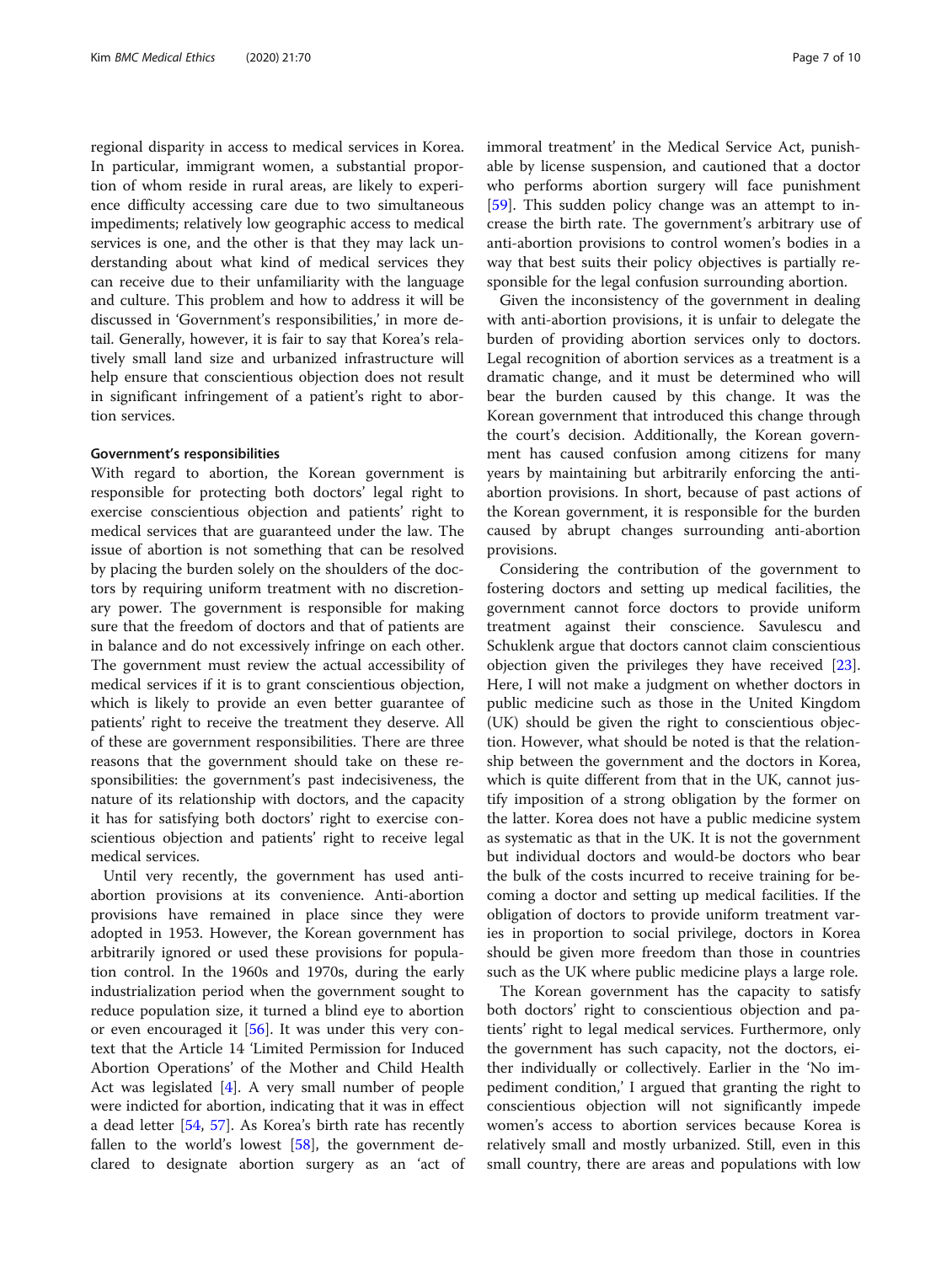medical access due to geographic and cultural factors. The only entity that can address this issue is the government, which will have to utilize its public beds more actively to provide abortion services. There are a total of 221 public hospitals in South Korea, most of which are in major provincial cities  $[60]$  $[60]$ . These hospitals should provide abortion services and also relevant guidance about services for local residents. Policies should be designed to reflect the needs of the vulnerable who experience difficulties finding the treatments they deserve, such as immigrant women in rural areas. Furthermore, by specifying the obligation to provide abortion services as a contract term, the government can find doctors who will voluntarily perform the procedure in public hospitals. This is a better way to guarantee abortion services than forcing all doctors to provide these services, and a better way than idly letting them make excuses and not provide the services.

By stipulating the legal right to conscientious objection and accompanying obligations, the government can not only establish a balance between doctors' and patients' rights, but also protect both doctors and patients effectively. The government can grant conscientious objection to abortion to doctors as a legal right and specify accompanying obligations. To make it possible for doctors to protect their moral integrity and for the no impediment condition to be satisfied, the following conditional obligations should be put in place. If a doctor seeks to exercise conscientious objection to abortion, he or she should report his or her intention to do so to the government in advance. At this time, the reason for objection should be declared and deemed valid; it should not be because one wants to avoid time and effort involved in providing less profitable procedures or simply feeling reluctant, but because the act of providing an abortion conflicts with one's core ethical values within a belief system, which is to say that it is a matter of conscience. Also, he or she should agree to reveal his or her intention to exercise conscientious objection to potential patients, possibly before the treatment relationship begins, and for the government to make public whether he or she is a conscientious objector. In addition, he or she should inform a patient in need of abortion services of their legality and refer the patient to a doctor who can help. Doctors may have the right to conscientious objection but having that right does not mean that the right of the patients to receive treatments that they deserve can be dismissed. On the contrary, the reason why doctor's right to conscientious objection is recognized and can practically be exercised is because of the no impediment condition, meaning that it is possible for patients to receive the treatments which they deserve from other doctors within the medical system. Law, code of ethics, positional statement, or guidance of professional body in other countries require doctors to ensure the continuity of patient treatment even when their right to conscientious objection is exercised [\[61](#page-9-0)–[66\]](#page-9-0). If conscientious objection against abortion is to be recognized as a legal right in Korea, then the doctor's duty to inform a patient, and to refer the patient to another doctor should be stated explicitly to balance the legal rights of doctors and patients. In an emergency situation, however, where a pregnant woman's health or life is in danger, the duty to save the patient's life should take precedence over the right to conscientious objection. By providing the legal right to conscientious objection along with a list of obligations that a doctor should follow if she or he is to exercise this right and define its specific scope, the government can maintain the no impediment condition effectively. Not only that, if doctors file prior reports of their intention to exercise conscientious objection, the government can review the actual accessibility of abortion services and complement deficiencies where needed. After identifying areas with an inadequate number of doctors that provide abortion services, the government should ensure that doctors willing to perform abortions are hired in public hospitals and public clinics in that area. As demonstrated, providing and managing the legally stipulated right to conscientious objection is a much more effective way to guarantee patients' right to medical services than forcing doctors to provide these services.

# Conclusions

Policymakers in South Korea should guarantee the legal protection of doctors to conscientious objection by including it in Article 15 'Prohibition against Refusal to Provide Medical Examination or Treatment' of the Medical Service Act in the form of an exception. Considering that doctors have been ethically and legally required to refrain from abortions since 1953 in Korea, obligating every doctor to provide abortions jeopardizes the moral integrity of individual doctors who made the career choice at the time when abortion was illegal. It also can result in these doctors not being recognized as moral agents and damaging trust, which underlies medical professionalism. Even if conscientious objection to abortion is legally recognized, most patients would experience no impediments to abortion services because of the healthcare environment in Korea. There is an adequate number of accessible doctors they can choose by referring to prior information, there will be a large number of doctors who would provide abortions, and Korea is a relatively small country with an urbanized infrastructure. Lastly, to hold the government accountable for its past indecisiveness on abortion and to treat both doctors and patients fairly, policymakers should allow the legal right to conscientious objection. The right to conscientious objection with accompanying obligations is a tool that can both achieve balance between the two agents involved in abortion and guarantee their rights effectively.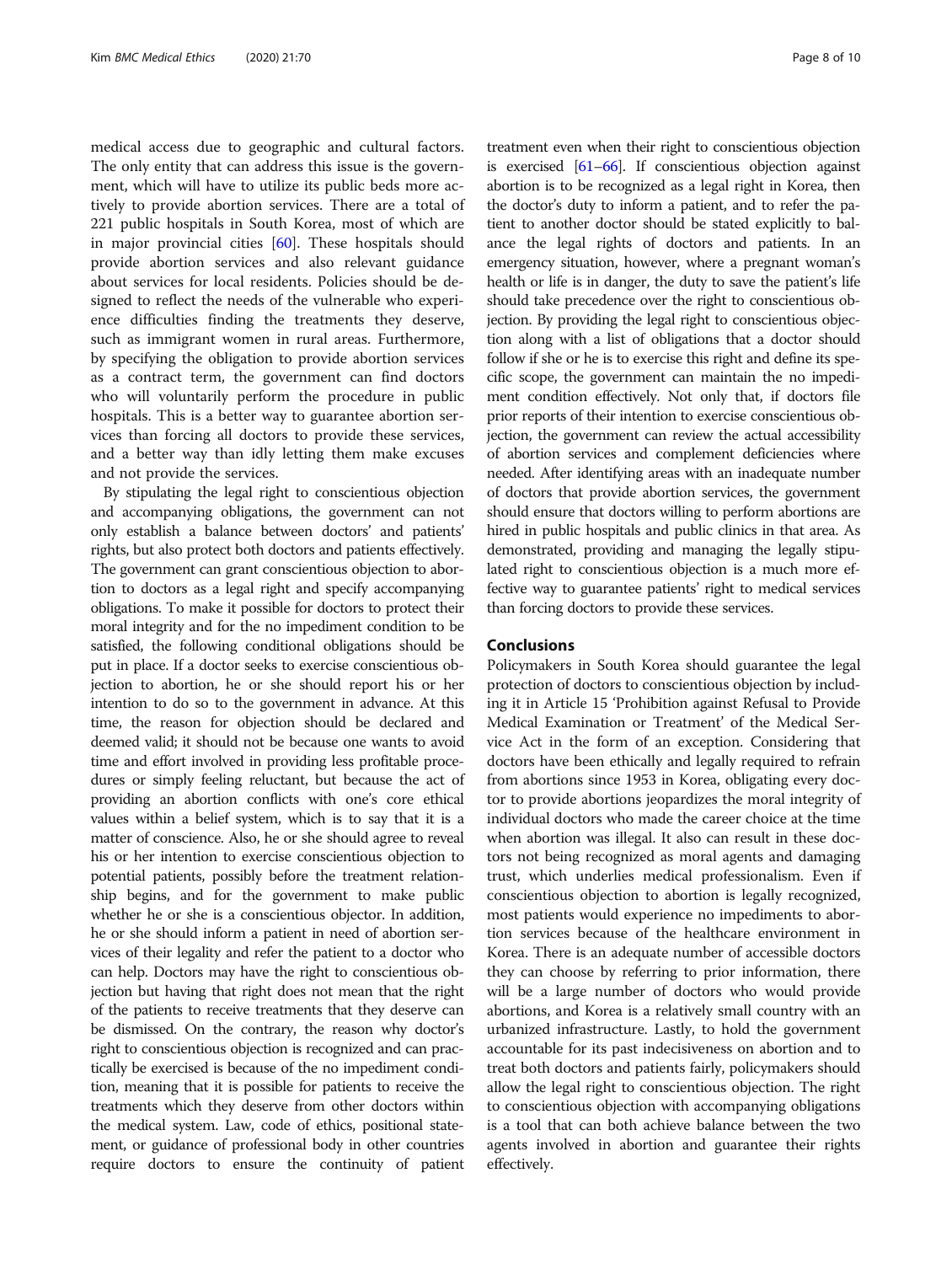#### <span id="page-8-0"></span>Acknowledgements

Regarding the autonomy of the doctors to reject patient's request for treatment on clinical grounds, I have consulted Ju-Hyun Kim and Jungeun Kim to further understand the clinical situations in Korea, and Joohyun Kim and Seo-Hyung Lee to examine the legality of the matter. I'd like to express my gratitude for the experts who have willingly rendered help amid current COVID-19 induced limitations on face-to-face communications. In addition, I'd like to thank the reviewer who has provided valuable insights, giving the author an opportunity to better elucidate the issues that international readers would find difficult to grasp in the paper.

#### Author's contributions

CJK conceived, researched and wrote this article. The author read and approved the final draft.

### Funding

No specific funding provided or used.

# Availability of data and materials

Not applicable.

#### Ethics approval and consent to participate

Not applicable.

#### Consent for publication

Not applicable.

### Competing interests

None.

Received: 24 February 2020 Accepted: 28 July 2020 Published online: 06 August 2020

#### References

- 1. Constitutional Court 2017Hun-ba127 (2019). [http://search.ccourt.go.kr/ths/](http://search.ccourt.go.kr/ths/ep/selectThsEp0101List.do) [ep/selectThsEp0101List.do](http://search.ccourt.go.kr/ths/ep/selectThsEp0101List.do). Accessed 24 February 2020.
- 2. Criminal Act 1953 (Korea). [http://www.law.go.kr/engLsSc.do?tabMenuId=](http://www.law.go.kr/engLsSc.do?tabMenuId=tab45&query=criminal%20act#) [tab45&query=criminal%20act#](http://www.law.go.kr/engLsSc.do?tabMenuId=tab45&query=criminal%20act#). Accessed 24 Feb 2020.
- 3. Mother and Child Health Act 1973 (Korea). [http://www.law.go.kr/engLsSc.](https://www.law.go.kr/engLsSc.do?tabMenuId=tab45&query=mother%20and%20child%20act#) [do?tabMenuId=tab45&query=mother%20and%20child%20act#.](https://www.law.go.kr/engLsSc.do?tabMenuId=tab45&query=mother%20and%20child%20act#) Accessed 24 Feb 2020.
- 4. Jeon SY. A study on the problems and rationalization of the mother and child health law in terms of gender-governance (in Korean). J Soc Sci. 2014; 22(1):182–211.
- 5. Constitutional Court 2010Hun-ba402 (2012). [http://search.ccourt.go.kr/ths/](http://search.ccourt.go.kr/ths/ep/selectThsEp0101List.do) [ep/selectThsEp0101List.do](http://search.ccourt.go.kr/ths/ep/selectThsEp0101List.do). Accessed 24 February 2020.
- Jung C. Constitutional study on the abortion decision of the Korean constitutional court (in Korean). Constitutional Law. 2013;19(2):323–60.
- 7. Medical Service Act 1951 (Korea). [http://www.law.go.kr/engLsSc.](http://www.law.go.kr/engLsSc.do?tabMenuId=tab45&query=medical%20service%20act#) [do?tabMenuId=tab45&query=medical%20service%20act#.](http://www.law.go.kr/engLsSc.do?tabMenuId=tab45&query=medical%20service%20act#) Accessed 24 Feb 2020.
- 8. Ministry of Health and Social Affair. Authoritative interpretation on justifiable grounds for refusal of requested treatment; answer to Korean Medical Association. (in Korean). Seoul: Ministry of Health and Social Affair; 1980.
- 9. Stahl RY, Emanuel EJ. Physicians, not conscripts—conscientious objection in health care. N Engl J Med 2017; [https://doi.org/10.1056/NEJMsb1612472.](https://doi.org/10.1056/NEJMsb1612472)
- 10. Lamb C. Conscientious objection: understanding the right of conscience in health and healthcare practice. New Bioeth 2016; http://doi.org[/https://doi.](https://doi.org/10.1080/20502877.2016.1151252) [org/10.1080/20502877.2016.1151252](https://doi.org/10.1080/20502877.2016.1151252).
- 11. Framework Act on Health and Medical Services 2000 (Korea). [http://www.](http://www.law.go.kr/engLsSc.do?tabMenuId=tab45&query=framework%20act%20on%20health%20and%20medical%20services#) [law.go.kr/engLsSc.do?tabMenuId=tab45&query=framework%20act%20on%2](http://www.law.go.kr/engLsSc.do?tabMenuId=tab45&query=framework%20act%20on%20health%20and%20medical%20services#) [0health%20and%20medical%20services#](http://www.law.go.kr/engLsSc.do?tabMenuId=tab45&query=framework%20act%20on%20health%20and%20medical%20services#). Accessed 24 Feb 2020.
- 12. Lee E. Current state and challenges regarding the prohibition against refusal to provide medical examination or treatment (in Korean). Health Policy Forum. 2019;17(3):63–8.
- 13. Constitutional Court 2011Hun-Ba379 (2018). [http://search.ccourt.go.kr/ths/](http://search.ccourt.go.kr/ths/ep/selectThsEp0101List.do) [ep/selectThsEp0101List.do](http://search.ccourt.go.kr/ths/ep/selectThsEp0101List.do). Accessed 24 February 2020.
- 14. Supreme Court 2016Do10912 (2018). [https://www.scourt.go.kr/eng/](https://www.scourt.go.kr/eng/supreme/decisions/NewDecisionsView.work?seq=1229&pageIndex=1&mode=6&searchWord=) [supreme/decisions/NewDecisionsView.work?seq=1229&pageIndex=](https://www.scourt.go.kr/eng/supreme/decisions/NewDecisionsView.work?seq=1229&pageIndex=1&mode=6&searchWord=) [1&mode=6&searchWord=](https://www.scourt.go.kr/eng/supreme/decisions/NewDecisionsView.work?seq=1229&pageIndex=1&mode=6&searchWord=). Accessed 24 February 2020.
- 15. Cantor JD. Conscientious objection gone awry—restoring selfless professionalism in medicine. N Engl J Med. 2009. [https://doi.org/10.1056/](https://doi.org/10.1056/NEJMp0902019) [NEJMp0902019](https://doi.org/10.1056/NEJMp0902019).
- 16. Goodman E. Dispensing morality. The Washington Post April 9, 2005.
- 17. West-Oram P, Buyx A. Conscientious objection in healthcare provision: a new dimension. Bioethics 2016; [https://doi.org/10.1111/bioe.12236.](https://doi.org/10.1111/bioe.12236)
- Nordberg EM, Skirbekk H, Magelssen M. Conscientious objection to referrals for abortion: pragmatic solution or threat to women's rights? BMC Med Ethics 2014; [https://doi.org/10.1186/1472-6939-15-15.](https://doi.org/10.1186/1472-6939-15-15)
- 19. Shaw J, Downie J. Welcome to the wild, wild north: conscientious objection policies governing Canada's medical, nursing, pharmacy, and dental professions. Bioethics. 2014; <https://doi.org/10.1111/bioe.12057>.
- 20. Meyers C, Woods RD. An obligation to provide abortion services: what happens when physicians refuse? J Med Ethics 1996; [https://doi.org/10.](https://doi.org/10.1136/jme.22.2.115) [1136/jme.22.2.115.](https://doi.org/10.1136/jme.22.2.115)
- 21. Savulescu J. Conscientious objection in medicine. BMJ 2006; [https://doi.org/](https://doi.org/10.1136/bmj.332.7536.294) [10.1136/bmj.332.7536.294.](https://doi.org/10.1136/bmj.332.7536.294)
- 22. Cowley C. Conscience objection in healthcare and duty to refer. J Med Ethics 2017; <https://doi.org/10.1136/medethics-2016-103928>.
- 23. Savulescu J, Schuklenk U. Doctors have no right to refuse medical assistance in dying, abortion or contraception. Bioethics 2017; [https://doi.](https://doi.org/10.1111/bioe.12288) [org/10.1111/bioe.12288.](https://doi.org/10.1111/bioe.12288)
- 24. Cowley C. A defence of conscientious objection in medicine: a reply to schuklenk and savulescu. Bioethics 2016; <https://doi.org/10.1111/bioe.12233>.
- 25. Schuklenk U, Smalling R. Why medical professionals have no moral claim to conscientious objection accommodation in liberal democracies. J Med Ethics 2017; <https://doi.org/10.1136/medethics-2016-103560>.
- 26. Myskja MK, Magelssen M. Conscientious objection to intentional killing: an argument for toleration. BMC Med Ethics 2018; [https://doi.org/10.1186/](https://doi.org/10.1186/s12910-018-0323-0) [s12910-018-0323-0.](https://doi.org/10.1186/s12910-018-0323-0)
- 27. Harris LH. Recognizing conscience in Abortion Provision. N Engl J Med 2012; <https://doi.org/10.1056/NEJMp1206253>.
- 28. Brock DW. Conscientious refusal by physicians and pharmacists: who is obligated to do what, and why? Theor Med Bioeth 2008; [https://doi.org/10.](https://doi.org/10.1007/s11017-008-9076-y) [1007/s11017-008-9076-y.](https://doi.org/10.1007/s11017-008-9076-y)
- 29. Charo RA. The celestial fire of conscience refusing to deliver medical care. N Engl J Med 2005; [https://doi.org/10.1056/NEJMp058112.](https://doi.org/10.1056/NEJMp058112)
- 30. Schuklenk U. Conscientious objection in medicine: private ideological convictions must not supersede public service obligations. Bioethics. 2015; [https://doi.org/10.1111/bioe.12167.](https://doi.org/10.1111/bioe.12167)
- 31. Crenin MD, Danielsson KG. Medical abortion in early pregnancy. In: Paul M, Lichtenberg ES, Borgatta L, Grimes DA, Stubblefield PG, Creinin MD, editors. Management of unintended and abnormal pregnancy. Comprehensive abortion care. Chichester: Wiley-Blackwell; 2009. p. 111–34.
- 32. Meckstroth K, Paul M. First-trimester aspiration abortions. In: Paul M, Lichtenberg ES, Borgatta L, Grimes DA, Stubblefield PG, Creinin MD, editors. Management of unintended and abnormal pregnancy. Comprehensive abortion care. Chichester: Wiley-Blackwell; 2009. p. 135–56.
- 33. Hammond C, Chasen S. Dilation and evacuation. In: Paul M, Lichtenberg ES, Borgatta L, Grimes DA, Stubblefield PG, Creinin MD, editors. Management of unintended and abnormal pregnancy. Comprehensive abortion care. Chichester: Wiley-Blackwell; 2009. p. 157–77.
- 34. Kapp N, von Hertzen H. Medical methods to induce abortion in the second trimester. In: Paul M, Lichtenberg ES, Borgatta L, Grimes DA, Stubblefield PG, Creinin MD, editors. Management of unintended and abnormal pregnancy. Comprehensive abortion care. Chichester: Wiley-Blackwell; 2009. p. 178–92.
- 35. Borgatta L, Stubblefield PG. The challenging abortion. In: Paul M, Lichtenberg ES, Borgatta L, Grimes DA, Stubblefield PG, Creinin MD, editors. Management of unintended and abnormal pregnancy. Comprehensive abortion care. Chichester: Wiley-Blackwell; 2009. p. 193–207.
- 36. Ministry of Health and Welfare. Casebook of Civil Complaints and Replies on Medical Service Act. (in Korean) Seoul: Health and Medical Policy Office of Ministry of Health and Welfare; 2008.
- 37. Wicclair MR. Conscientious objection in medicine. Bioethics 2000; <https://doi.org/10.1111/1467-8519.00191>.
- 38. Magelssen M. When should conscientious objection be accepted? J Med Ethics 2012; [https://doi.org/10.1136/jme.2011.043646.](https://doi.org/10.1136/jme.2011.043646)
- 39. Wicclair M. Conscientious objection in healthcare and moral integrity. Camb Q Healthc Ethics 2017; <https://doi.org/10.1017/S096318011600061X>.